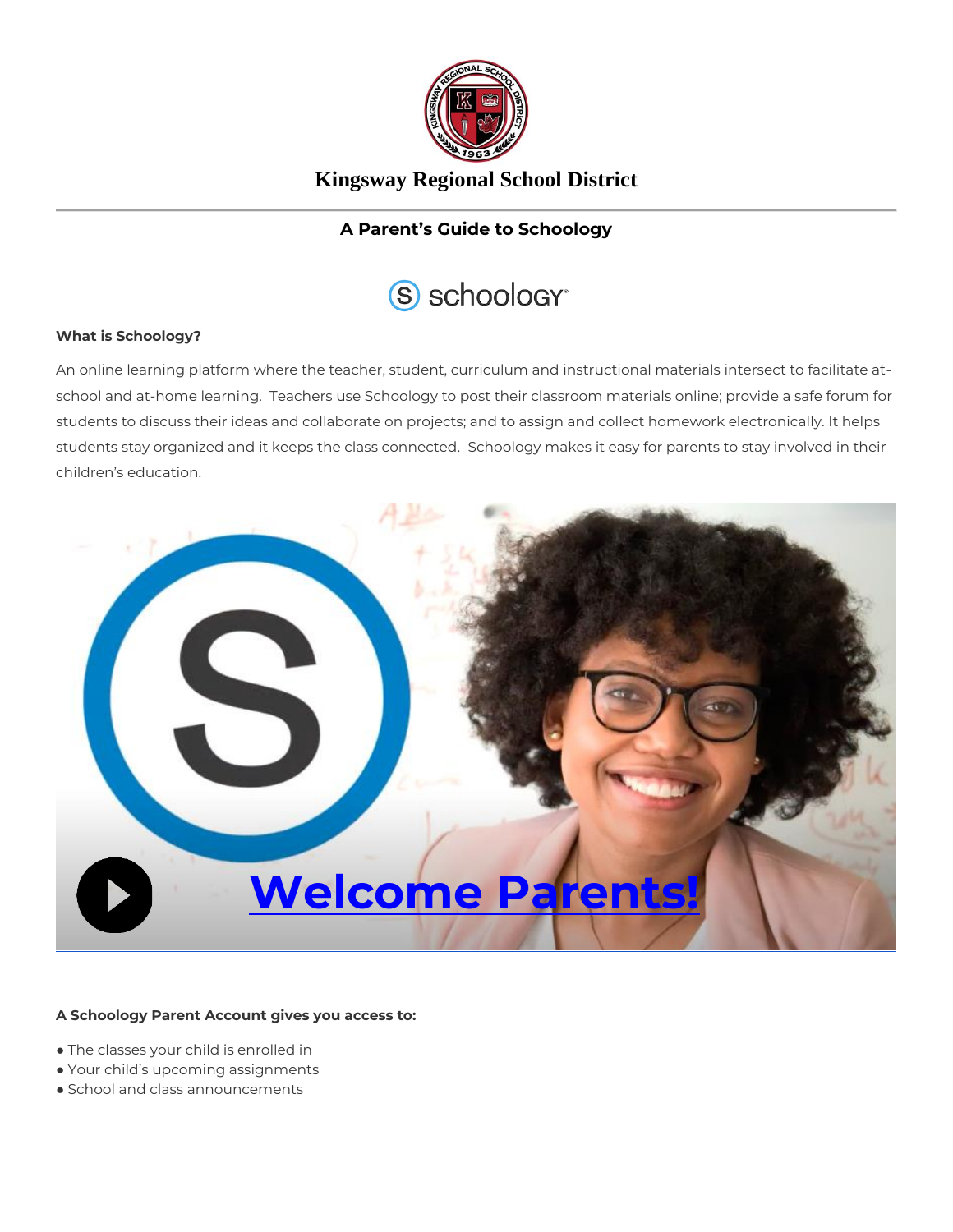#### **Understanding Parent Accounts**

Parent accounts are automatically associated with the same school as their child. However, if a parent has children at multiple schools within an organization–for example, a child at a high school and a child at a middle school–the parent account is automatically associated with the school as the first child with which their account was associated.

For example, parents who sign up for Schoology using the Parent Access Code for their child in middle school are automatically associated with the middle school. They may still associate themselves with their high schooler's account from the Add Child option in the drop-down menu in the upper-right corner, but the parent accounts remain associated with the middle school as their primary school within the organization.



# **Parent and Student Accounts**

#### **To Access a Student View From Your Parent Account**

Start by clicking on the arrow in the upper-right corner, next to your name, and then select your child's name to switch into his or her account. The check mark in this drop-down menu indicates which account you are currently in.



**[The Schoology HomePage](https://support.schoology.com/hc/en-us/articles/201000833-Home-Page-Parents-) (Additional support to understand the parent vs student page)**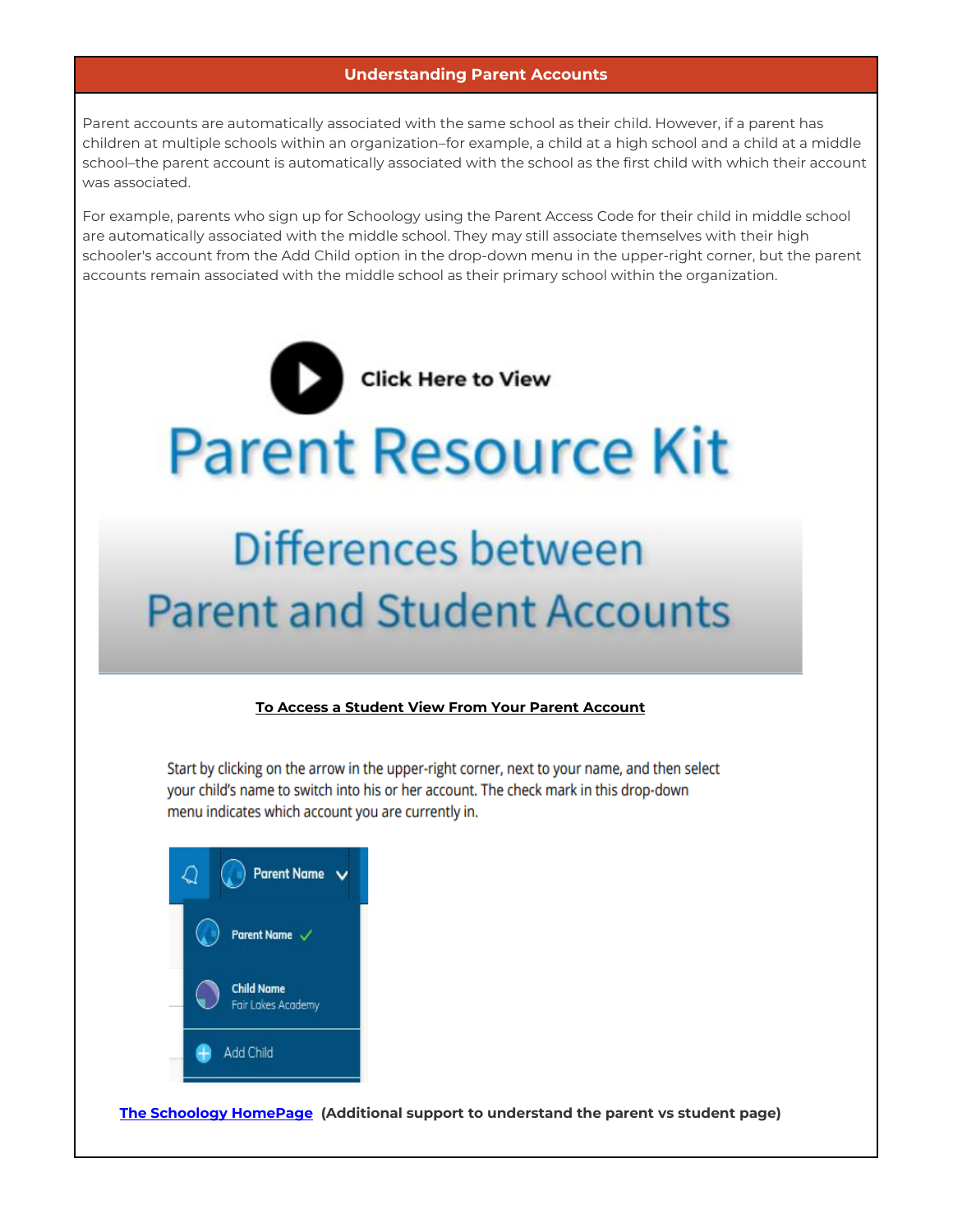# **Parent Resource Kit Communication Tools**

#### **Notifications**

#### **To set up your notifications:**

- Click Settings from the drop-down menu in the upper right hand corner.
- From the account settings area, click into the Notifications tab. Follow these steps in your own account to configure your own settings.
- Follow these steps in your child view to control how Schoology contacts you about your child's school activities.

#### **Parent Email Digest**

The Schoology Parent Email Digest is a brief summary of your child's activities delivered right to your inbox. Here, you can opt to receive it on a daily or weekly basis.

A Parent Email Digest contains information such as courses your child is enrolled in and grade and attendance information, as well as overdue and upcoming assignments. Depending on the settings configured by your child's teachers and school administrators, an example of a Parent Email Digest might look like this.

| <b>Notifications</b>                                              | <b>Account Settings</b> |         |   |   |   |    |              |  |
|-------------------------------------------------------------------|-------------------------|---------|---|---|---|----|--------------|--|
| <b>Parent Email Digest</b>                                        |                         |         |   |   |   |    |              |  |
| Receive weekly or daily email reports of your children's activity |                         |         |   |   |   |    |              |  |
| <b>Email Summary:</b>                                             |                         | On      |   |   |   |    | $\checkmark$ |  |
| Repeat:                                                           |                         | Weekly  |   |   |   |    | $\checkmark$ |  |
| Time:                                                             |                         | 03:00PM |   |   |   |    |              |  |
| Day:                                                              | s                       | M       | T | W | T | F. | $\mathbb S$  |  |

#### **Overdue Submissions Email**